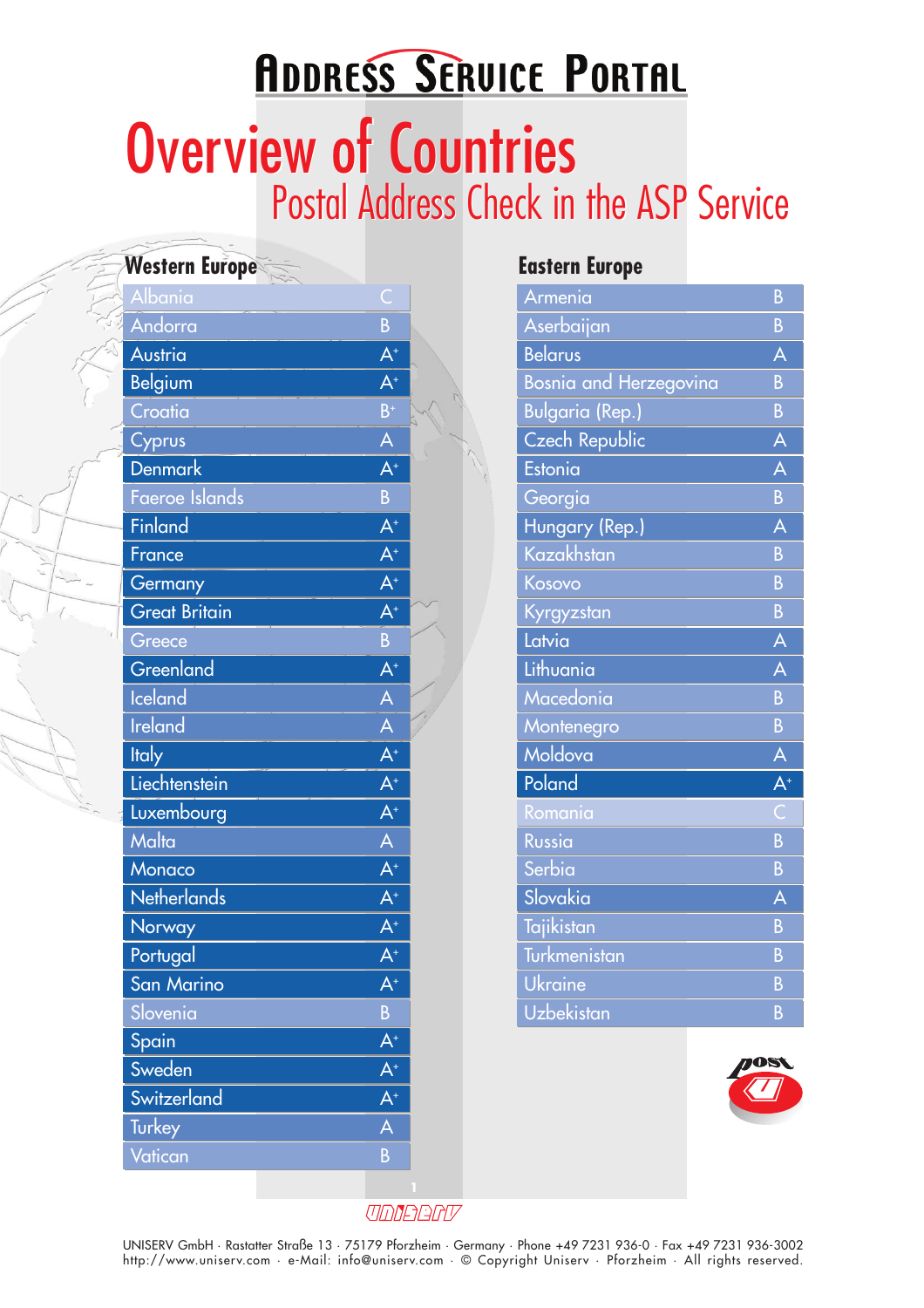### **ADDRESS SERVICE PORTAL**

# Overview of Countries Overview of Countries Postal Address Check in the ASP Service

| Bermuda<br>A<br>Canada<br>$A^+$<br>$\overline{\mathsf{A}^*}$<br><b>USA</b><br><b>Central and South America</b><br>Anguilla<br>$\mathsf{C}$<br>Antigua and Barbuda<br>A<br>Argentina<br>$C$<br>$C$<br>$C$<br>$C$<br>$C$<br>$C$<br>Aruba<br><b>Bahamas</b><br><b>Barbados</b><br><b>Belize</b><br><b>Bolivia</b><br>$\overline{\mathsf{A}}$<br><b>Brazil</b><br>$\overline{\mathsf{A}}$<br>Chile<br>Colombia<br>С<br>A<br>Costa Rica<br>Cuba<br>B<br>Dominica<br>C<br>Dominican Republic<br>$B^+$<br>Ecuador<br>A<br>El Salvador<br>A<br><u>Grenada</u><br>B<br>Guatemala<br>C<br>Guyana<br>À<br><b>Haiti</b><br>Honduras<br>B<br>Jamaica<br>Č<br>$B^+$<br>Mexico<br>Netherlands Antilles<br>C<br>2 | <b>North America</b> |  |
|---------------------------------------------------------------------------------------------------------------------------------------------------------------------------------------------------------------------------------------------------------------------------------------------------------------------------------------------------------------------------------------------------------------------------------------------------------------------------------------------------------------------------------------------------------------------------------------------------------------------------------------------------------------------------------------------------|----------------------|--|
|                                                                                                                                                                                                                                                                                                                                                                                                                                                                                                                                                                                                                                                                                                   |                      |  |
|                                                                                                                                                                                                                                                                                                                                                                                                                                                                                                                                                                                                                                                                                                   |                      |  |
|                                                                                                                                                                                                                                                                                                                                                                                                                                                                                                                                                                                                                                                                                                   |                      |  |
|                                                                                                                                                                                                                                                                                                                                                                                                                                                                                                                                                                                                                                                                                                   |                      |  |
|                                                                                                                                                                                                                                                                                                                                                                                                                                                                                                                                                                                                                                                                                                   |                      |  |
|                                                                                                                                                                                                                                                                                                                                                                                                                                                                                                                                                                                                                                                                                                   |                      |  |
|                                                                                                                                                                                                                                                                                                                                                                                                                                                                                                                                                                                                                                                                                                   |                      |  |
|                                                                                                                                                                                                                                                                                                                                                                                                                                                                                                                                                                                                                                                                                                   |                      |  |
|                                                                                                                                                                                                                                                                                                                                                                                                                                                                                                                                                                                                                                                                                                   |                      |  |
|                                                                                                                                                                                                                                                                                                                                                                                                                                                                                                                                                                                                                                                                                                   |                      |  |
|                                                                                                                                                                                                                                                                                                                                                                                                                                                                                                                                                                                                                                                                                                   |                      |  |
|                                                                                                                                                                                                                                                                                                                                                                                                                                                                                                                                                                                                                                                                                                   |                      |  |
|                                                                                                                                                                                                                                                                                                                                                                                                                                                                                                                                                                                                                                                                                                   |                      |  |
|                                                                                                                                                                                                                                                                                                                                                                                                                                                                                                                                                                                                                                                                                                   |                      |  |
|                                                                                                                                                                                                                                                                                                                                                                                                                                                                                                                                                                                                                                                                                                   |                      |  |
|                                                                                                                                                                                                                                                                                                                                                                                                                                                                                                                                                                                                                                                                                                   |                      |  |
|                                                                                                                                                                                                                                                                                                                                                                                                                                                                                                                                                                                                                                                                                                   |                      |  |
|                                                                                                                                                                                                                                                                                                                                                                                                                                                                                                                                                                                                                                                                                                   |                      |  |
|                                                                                                                                                                                                                                                                                                                                                                                                                                                                                                                                                                                                                                                                                                   |                      |  |
|                                                                                                                                                                                                                                                                                                                                                                                                                                                                                                                                                                                                                                                                                                   |                      |  |
|                                                                                                                                                                                                                                                                                                                                                                                                                                                                                                                                                                                                                                                                                                   |                      |  |
|                                                                                                                                                                                                                                                                                                                                                                                                                                                                                                                                                                                                                                                                                                   |                      |  |
|                                                                                                                                                                                                                                                                                                                                                                                                                                                                                                                                                                                                                                                                                                   |                      |  |
|                                                                                                                                                                                                                                                                                                                                                                                                                                                                                                                                                                                                                                                                                                   |                      |  |
|                                                                                                                                                                                                                                                                                                                                                                                                                                                                                                                                                                                                                                                                                                   |                      |  |
|                                                                                                                                                                                                                                                                                                                                                                                                                                                                                                                                                                                                                                                                                                   |                      |  |
|                                                                                                                                                                                                                                                                                                                                                                                                                                                                                                                                                                                                                                                                                                   |                      |  |
|                                                                                                                                                                                                                                                                                                                                                                                                                                                                                                                                                                                                                                                                                                   |                      |  |
|                                                                                                                                                                                                                                                                                                                                                                                                                                                                                                                                                                                                                                                                                                   |                      |  |
|                                                                                                                                                                                                                                                                                                                                                                                                                                                                                                                                                                                                                                                                                                   |                      |  |

| Nicaragua                        | С                |
|----------------------------------|------------------|
| Panama (Rep.)                    | Ć                |
| Paraguay                         | $\overline{A}$   |
| Peru                             | $\overline{C}$   |
| <b>St. Kitts and Nevis</b>       | $\overline{C}$   |
| St. Lucia                        | $\overline{C}$   |
| St. Vincent and the Grenadines C |                  |
| Suriname                         | $\mathsf C$      |
| Trinidad and Tobago              | Ċ                |
| Uruguay                          | A                |
| Venezuela                        | $\overline{B^+}$ |



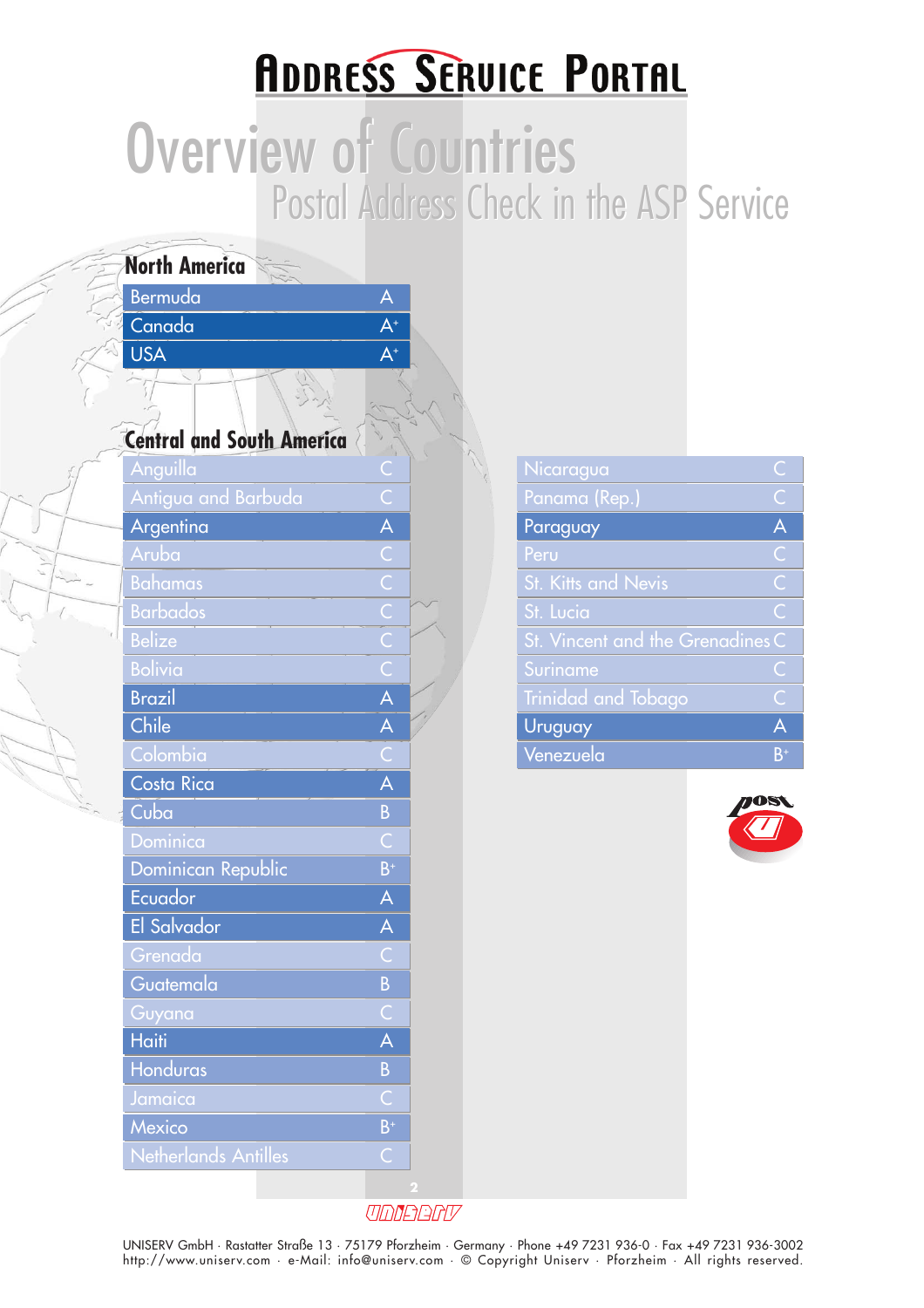### **ADDRESS SERVICE PORTAL**

# Overview of Countries Overview of Countries Postal Address Check in the ASP Service

| Africa                       |                         |   |                       |                           |
|------------------------------|-------------------------|---|-----------------------|---------------------------|
| Algeria                      | B                       |   | Mauritania            |                           |
| Angola                       | C                       |   | <b>Mauritius</b>      | $\overline{\overline{C}}$ |
| <b>Benin</b>                 | $\overline{\mathsf{C}}$ |   | Morocco               | $\overline{\mathsf{A}}$   |
| <b>Botswana</b>              | $\overline{C}$          |   | Mozambique            | $\overline{B}$            |
| <b>Burkina Faso</b>          | $\overline{C}$          |   | Namibia               | $\overline{C}$            |
| <b>Burundi</b>               | $\overline{C}$          |   | <b>Niger</b>          | $\overline{B}$            |
| Cameroon                     | $\overline{\mathsf{C}}$ |   | Nigeria               | $\overline{\mathsf{A}}$   |
| Cape Verde                   | $\overline{B}$          |   | Rwanda                | $\overline{C}$            |
| Central African Rep.         | Ċ                       |   | Sao Tome and Principe | $\overline{\text{C}}$     |
| Chad                         | $\overline{C}$          |   | Senegal               | $\overline{B}$            |
| Comoros                      | $\overline{\mathsf{C}}$ |   | <b>Seychelles</b>     | $\overline{C}$            |
| Congo (Rep.)                 | $\overline{C}$          |   | Sierra Leone          | $\overline{\bigcirc}$     |
| Cote d'Ivoire (Rep.)         | $\overline{C}$          |   | Somalia               | $\overline{\bigcirc}$     |
| Democratic Rep. of the Congo | $\overline{C}$          |   | South Africa          | $\overline{B}$            |
| <b>Djibouti</b>              | Ċ                       |   | Sudan                 | $\overline{B}$            |
| Egypt                        | B                       |   | Swaziland             | $\overline{B}$            |
| <b>Equatorial Guinea</b>     | С                       |   | Tanzania              | Ć                         |
| Eritrea                      | $\overline{C}$          |   | Togo                  | Ċ                         |
| Ethiopia                     | $\overline{B}$          |   | <b>Tunisia</b>        | $B^{\dagger}$             |
| Gabon                        | $\overline{\mathsf{C}}$ |   | Uganda                | $\mathsf{C}$              |
| Gambia                       | $\overline{\mathsf{C}}$ |   | Zambia                | $\overline{B}$            |
| Ghana                        | Ċ                       |   | Zimbabwe              | $\overline{C}$            |
| Guinea                       | $B^+$                   |   |                       |                           |
| Guinea-Bissau                | $B^+$                   |   |                       |                           |
| Kenya                        | B                       |   |                       |                           |
| Lesotho                      | B                       |   |                       |                           |
| Liberia                      | C                       |   |                       |                           |
| Libyan Jamahiriya            | Ć                       |   |                       |                           |
| Madagascar                   | B                       |   |                       |                           |
| Malawi                       | $\overline{C}$          |   |                       |                           |
| Mali                         | Ċ                       |   |                       |                           |
|                              |                         | з |                       |                           |
|                              |                         |   |                       |                           |

| Mauritania            | $\bigcup$                        |
|-----------------------|----------------------------------|
| <b>Mauritius</b>      | $\overline{\epsilon}$            |
| Morocco               | A                                |
| Mozambique            | $\overline{B}$                   |
| Namibia               | Ĉ                                |
| <b>Niger</b>          | B                                |
| Nigeria               | A                                |
| Rwanda                | $\overline{C}$                   |
| Sao Tome and Principe | $\overline{\mathsf{C}}$          |
| Senegal               | $B^+$                            |
| Seychelles            | C                                |
| Sierra Leone          | $\overline{\overline{\text{C}}}$ |
| Somalia               | $\overline{C}$                   |
| South Africa          | $B^+$                            |
| Sudan                 | B                                |
| Swaziland             | B                                |
| Tanzania              | $\subset$                        |
| Togo                  | $\overline{C}$                   |
| <b>Tunisia</b>        | $B^+$                            |
| <mark>Uganda</mark>   | $\bar{\mathsf{C}}$               |
| Zambia                | B                                |
| Zimbabwe              | C                                |



UDDERFU